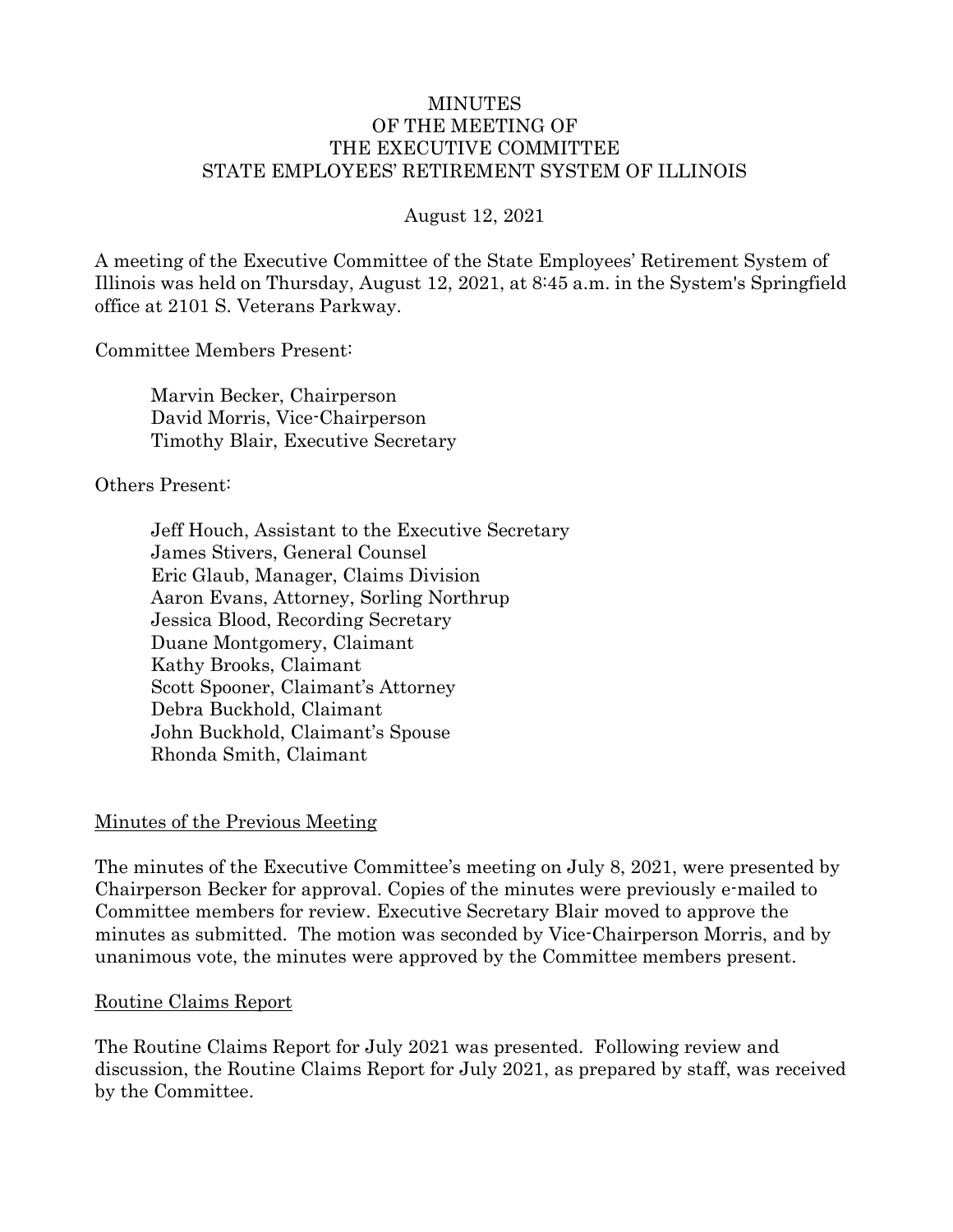# Old Business

Duane Montgomery – Appeal of Corrected Monthly Pension Benefit Amount – Personal Hearing – Springfield –  $9:00$  a.m.

Mr. Duane Montgomery retired December 1, 2015. His file was recently reviewed for a back wage adjustment, and non-pensionable earnings were discovered in his initial final average compensation (FAC) calculation.

The non-pensionable earnings were lump-sum salary payments for holiday and vacation days, which are to be excluded from the calculation of members' "compensation" and, as a consequence, members' "final average compensation" under Article 14 of the Illinois Pension Code. *See* 40 ILCS 5/14-103.10 and 14-103.12. Because Mr. Montgomery's monthly pension benefit had been initially set at an incorrect amount as a result of the inclusion of these lump-sum payments, the System was required, under Section 14-148.1 of the Illinois Pension Code (40 ILCS 5/14-148.1), to recalculate Mr. Montgomery's gross monthly pension benefit and adjust the benefit to the correct level. In addition, the System was required to refund the contributions Mr. Montgomery had made on his non-pensionable earnings.

After performing the required calculations, the System determined that it had overpaid Mr. Montgomery. However, under Section 14-148.1 of the Illinois Pension Code, these amounts overpaid cannot be collected from Mr. Montgomery, as the error occurred more than three years ago and was not the result of incorrect information he supplied to the System.

Mr. Montgomery is appealing the System's adjustment of his monthly retirement annuity in response to its discovery that non-pensionable earnings were included in his FAC calculation.

After hearing Mr. Montgomery present his case, the Committee decided to refer the matter to external counsel for a recommendation.

Raymond Bouton – Appeal of Adjustment to Monthly Pension Amount – Personal Hearing – Springfield –  $9:45$  a.m.

Mr. Raymond Bouton retired June 1, 2015. His pension required review because additional contributions were posted from back wages paid out by his former agency.

During the review, it was determined that Mr. Bouton's final average compensation (FAC) had been calculated incorrectly as a consequence of his employing agency's inclusion of non-pensionable lump-sum payments for holidays in its initial reporting of his compensation.

However, lump-sum salary payments for holidays are not pensionable under Article 14 of the Illinois Pension Code, so the agency should not have withheld retirement contributions on those payments to Mr. Bouton. See 40 ILCS 5/14-103.10 and 14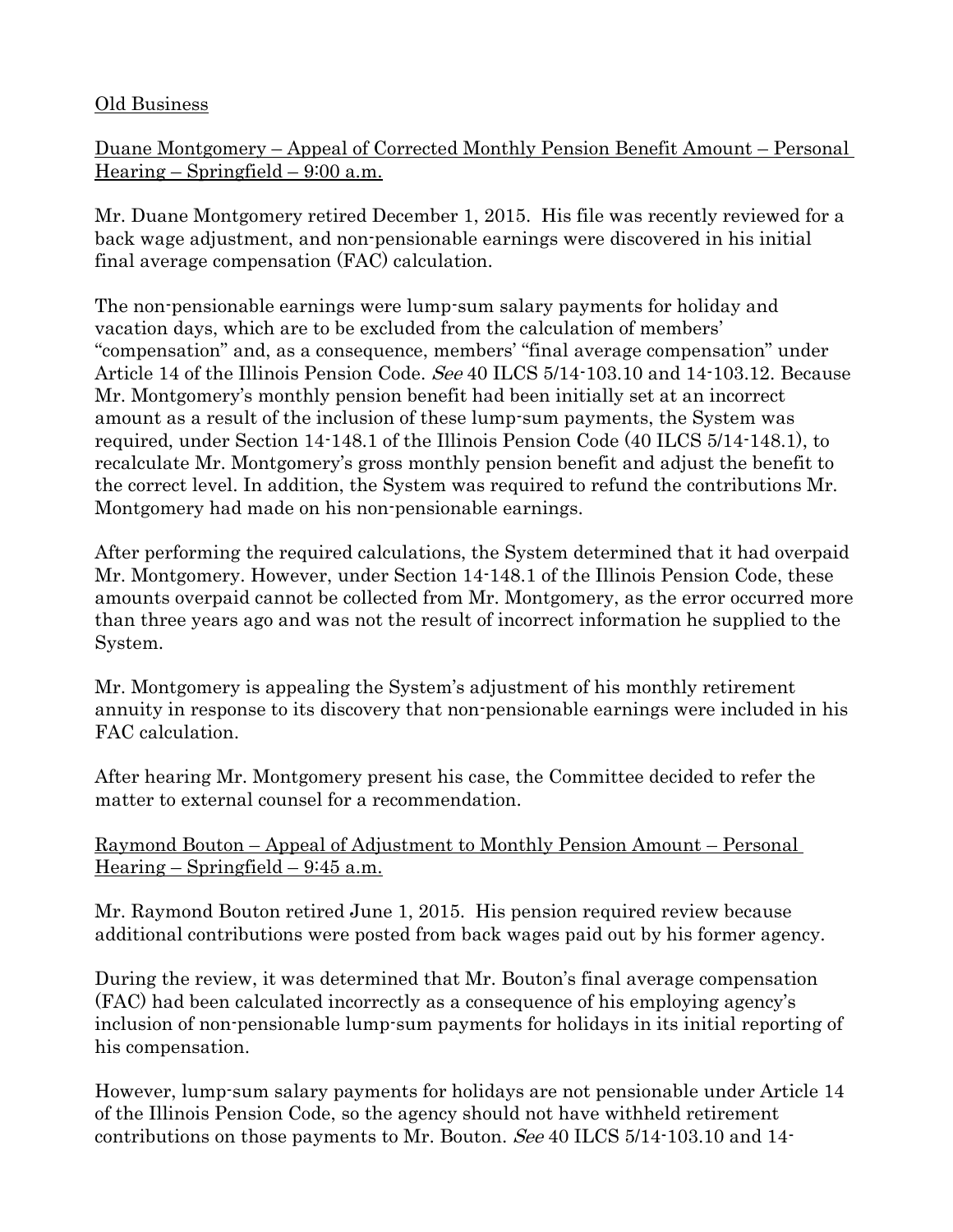103.12. Consequently, the System must refund the excess contributions to Mr. Bouton and recalculate and adjust his monthly pension benefit in accordance with Section 14- 148.1 of the Illinois Pension Code (40 ILCS 5/14-148.1).

When the System performed that recalculation, it resulted in a lower final average compensation than the System had used to calculate Mr. Bouton's pension at retirement. Consequently, the System determined that Mr. Bouton's monthly pension benefit had been overpaid. However, since the mistake was undiscovered for more than 3 years and was not caused by incorrect information he supplied, the overpayment was not required to be repaid by Mr. Bouton. Instead, his monthly pension was adjusted to the correct level as required under Section 14-148.1 of the Illinois Pension Code.

Mr. Bouton is appealing the System's adjustment of his monthly retirement annuity in response to its discovery that non-pensionable earnings were included in his FAC calculation.

Mr. Eric Glaub, Claims Division Manager, informed the Committee at its July meeting that Mr. Bouton had asked to defer his case until he is able to attend the hearing in person. Mr. Bouton did not attend the August meeting and his case was again deferred.

#### Kathy Brooks – Reappeal to Reverse Decision to Decline Social Security Offset Removal Option – Deceased Mbr: Lloyd Brooks – Personal Hearing – Springfield – 10:15 a.m.

Under subsection (g) of Section 14-121 of the Illinois Pension Code (40 ILCS 5/14-121(g)), certain State employees may elect at the time of retirement to have their retirement annuities reduced by 3.825% in exchange for not having the SERS survivor annuities that are payable to their beneficiaries reduced by survivor benefits to which the beneficiaries would otherwise be entitled under the federal Social Security Act.

The retirement application received by the System for deceased member Lloyd Brooks indicated that he did not want to make this election to have his retirement annuity reduced. However, Mrs. Kathy Brooks, the widow of Mr. Brooks, appealed to the Executive Committee on March 11, 2021, to reverse Mr. Brooks' election to decline this option. She contended that her husband did not understand his election.

Mr. Brooks was receiving a gross monthly retirement benefit of \$4,324.19, whereas Mrs. Brooks is receiving a gross monthly survivors benefit of \$573.05 with the Social Security offset applied. Had Mr. Brooks elected the Social Security offset removal, the total SERS survivors benefits payable to Mr. Brooks' survivors would be \$2,162.09.

The Executive Committee denied Ms. Brooks' appeal in accordance with subsection (g) of Section 14-121 of the Illinois Pension Code (40 ILCS 5/14-121(g)), which provides that the member must make the election to eliminate the Social Security offset "at the time of retirement." This decision was ratified by the Board on April 27, 2021.

Mrs. Brooks requested a reappeal of this decision and provided additional evidence that she contends illustrates that Mr. Brooks was mentally incapable of making rational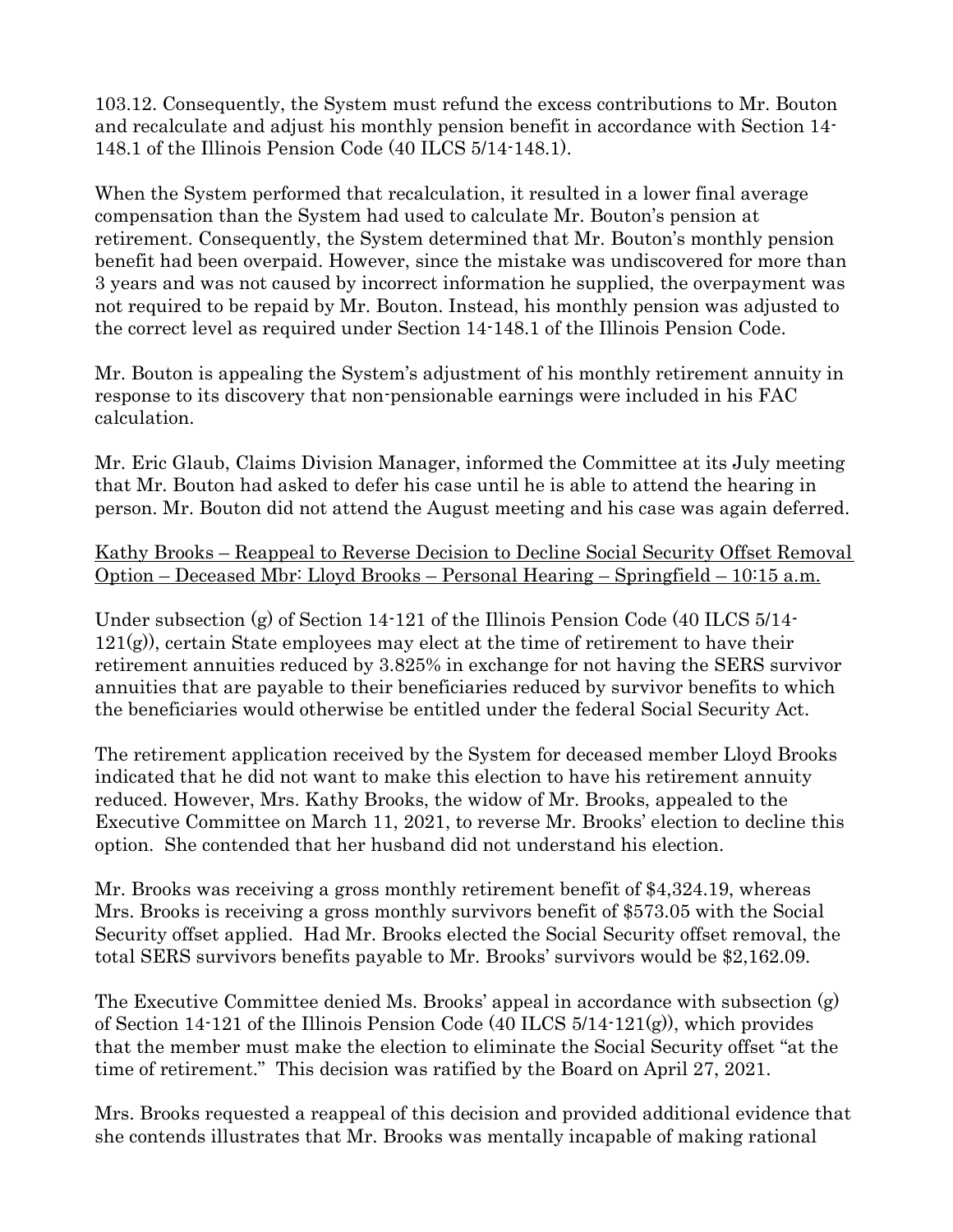decisions at the time of his retirement. The Committee granted Mrs. Brooks' request for a reappeal at its July meeting.

Mr. Scott Spooner, attorney for Mrs. Brooks, presented the case for her reappeal. After hearing Mr. Spooner present the case, the Committee decided to refer the matter to external counsel for a recommendation.

#### Louis Webster – Appeal to Establish Service Credit in SERS for Service with the Missouri State Employees' Retirement System – Recommendation

Mr. Louis Webster is an active SERS member who is serving as an Illinois State Police officer. Mr. Webster has inquired about establishing service credit with SERS for his time spent as a uniformed officer with the Missouri State Highway Patrol. Illinois State Police officers are eligible to purchase up to 5 years of law enforcement service with the federal government or a state or local government located outside the State of Illinois, provided that "credit is not held in any other public employee pension fund or retirement system" for the period of service in question.

In 2017, Mr. Webster elected to receive a voluntary buyout payment from the Missouri State Employees' Retirement System (MOSERS). The program offered by MOSERS is very similar to the total buyout program offered through the SERS plan, as both programs provide a retirement benefit payment option as a lump sum. Additionally, the payment reflected a discount to the present value of his retirement benefits. His request to establish the service credit was denied because his credits held by MOSERS were used to produce a retirement benefit.

Mr. Webster is appealing to be allowed to establish service with SERS for his law enforcement employment with Missouri. His contention is that he meets the statutory criteria because, after he received the buyout payment from MOSERS, credit was no longer held within his MOSERS account for the period in question.

After reviewing Mr. Webster's written appeal, the Committee decided to refer the matter to outside counsel for a recommendation.

Attorney Evans presented Recommendation No. 2021-7 to deny Mr. Webster's appeal. After review of the case and some discussion, Executive Secretary Blair moved to adopt Recommendation No. 2021-7. The motion was seconded by Vice-Chairperson Morris and passed unanimously.

# Carlon Dotson – Appeal of Temporary Disability Benefit Conversion – Recommendation

Ms. Carlon Dotson was working as a Human Service Caseworker for the Department of Human Services in 2015 when she was injured on the job. After initially being denied employer-paid temporary total disability benefits, Ms. Dotson applied for and received SERS temporary disability benefits for the period from January 27, 2015, through September 15, 2015. She then returned to work on September 16, 2015.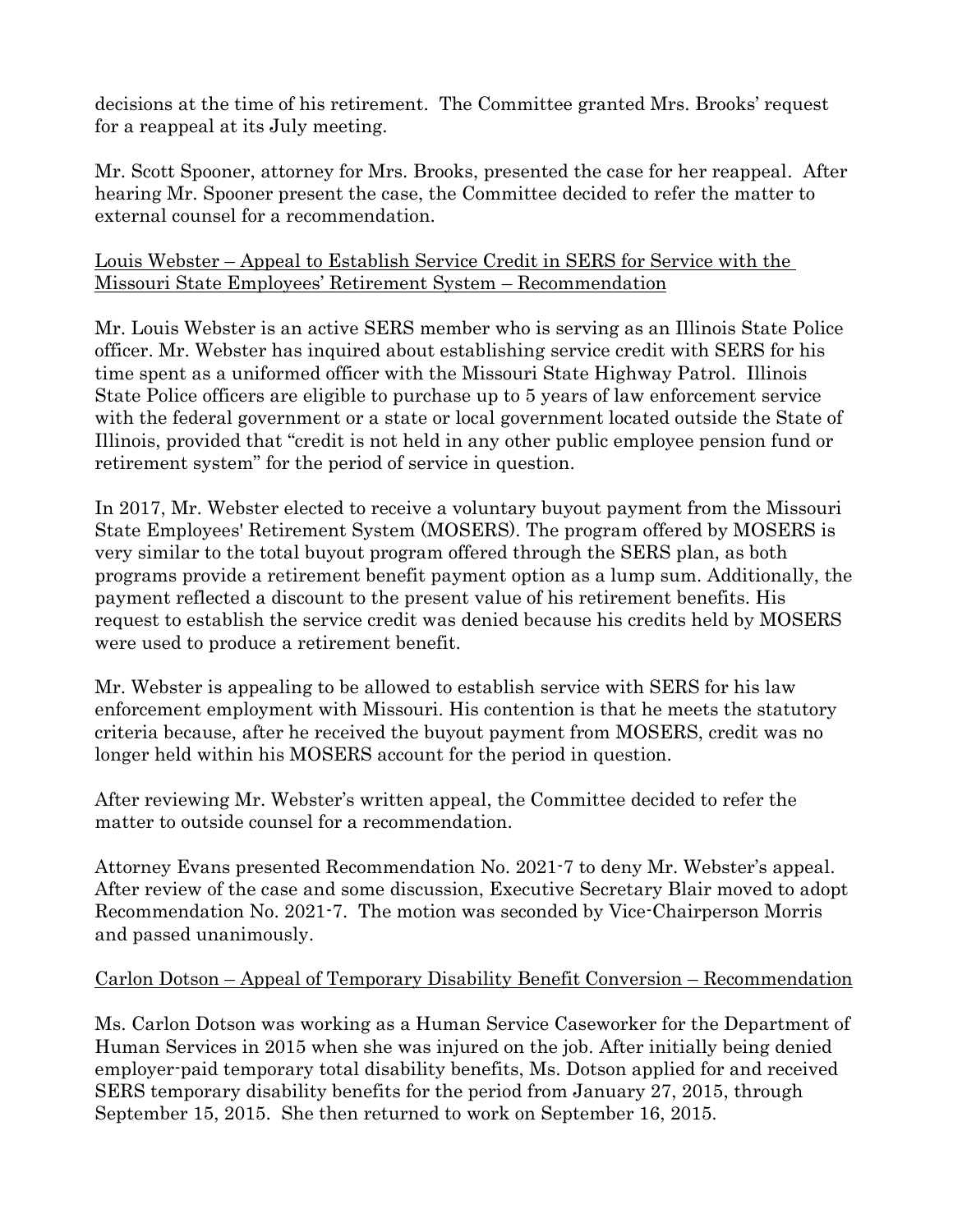SERS recently learned Ms. Dotson received an employer-paid disability benefit under the Workers' Compensation Act for her 2015 injury. As a result, her SERS temporary disability benefit was converted to a SERS occupational disability benefit in accordance with subsection (d) of Section 14-123.1 of the Illinois Pension Code (40 ILCS 5/14-123.1(d)). This benefit conversion created a net overpayment of \$7,837.47. Ms. Dotson is appealing the overpayment of benefits. She explained that her settlement was for "loss of use" and that none of her living expenses or medical bills were covered by the settlement. She also asserted that SERS should not convert her SERS temporary disability benefits to SERS occupational disability benefits because she received no settlement for weekly employer-paid temporary total disability benefits. Mrs. Dotson is asking SERS to reconsider its benefit conversion and rescind its request for reimbursement.

After hearing Ms. Dotson present her case at its July meeting, the Committee decided to refer the matter to external counsel for a recommendation.

Attorney Evans presented Recommendation No. 2021-5 to deny Ms. Dotson's appeal. After review of the case and some discussion, a motion was made by Chairperson Becker to adopt Recommendation No. 2021-5. The motion was seconded by Vice-Chairperson Morris and passed unanimously.

#### Willard Weger – Appeal of Adjustment to Monthly Pension Amount – Recommendation

Mr. Willard Weger retired July 1, 2015. His pension required review because additional contributions were posted from back wages paid out by his former agency.

During the review, it was determined that Mr. Weger's final average compensation (FAC) had been calculated incorrectly as a consequence of his employing agency's inclusion of non-pensionable lump-sum payments for holidays in its initial reporting of his compensation.

However, lump-sum salary payments for holidays are not pensionable under Article 14 of the Illinois Pension Code, so the agency should not have withheld retirement contributions on those payments to Mr. Weger. See 40 ILCS 5/14-103.10 and 14- 103.12. Consequently, the System must refund the excess contributions to Mr. Weger and recalculate and adjust his monthly pension benefit in accordance with Section 14- 148.1 of the Illinois Pension Code (40 ILCS 5/14-148.1).

When the System performed that recalculation, it resulted in a lower final average compensation than the System had used to calculate Mr. Weger's pension at retirement. Consequently, the System determined that Mr. Weger's monthly pension benefit had been overpaid. However, since the mistake was undiscovered for more than 3 years and was not caused by incorrect information he supplied, the overpayment was not required to be repaid by Mr. Weger. Instead, Mr. Weger's monthly pension was adjusted to the correct level as required under Section 14-148.1 of the Illinois Pension Code.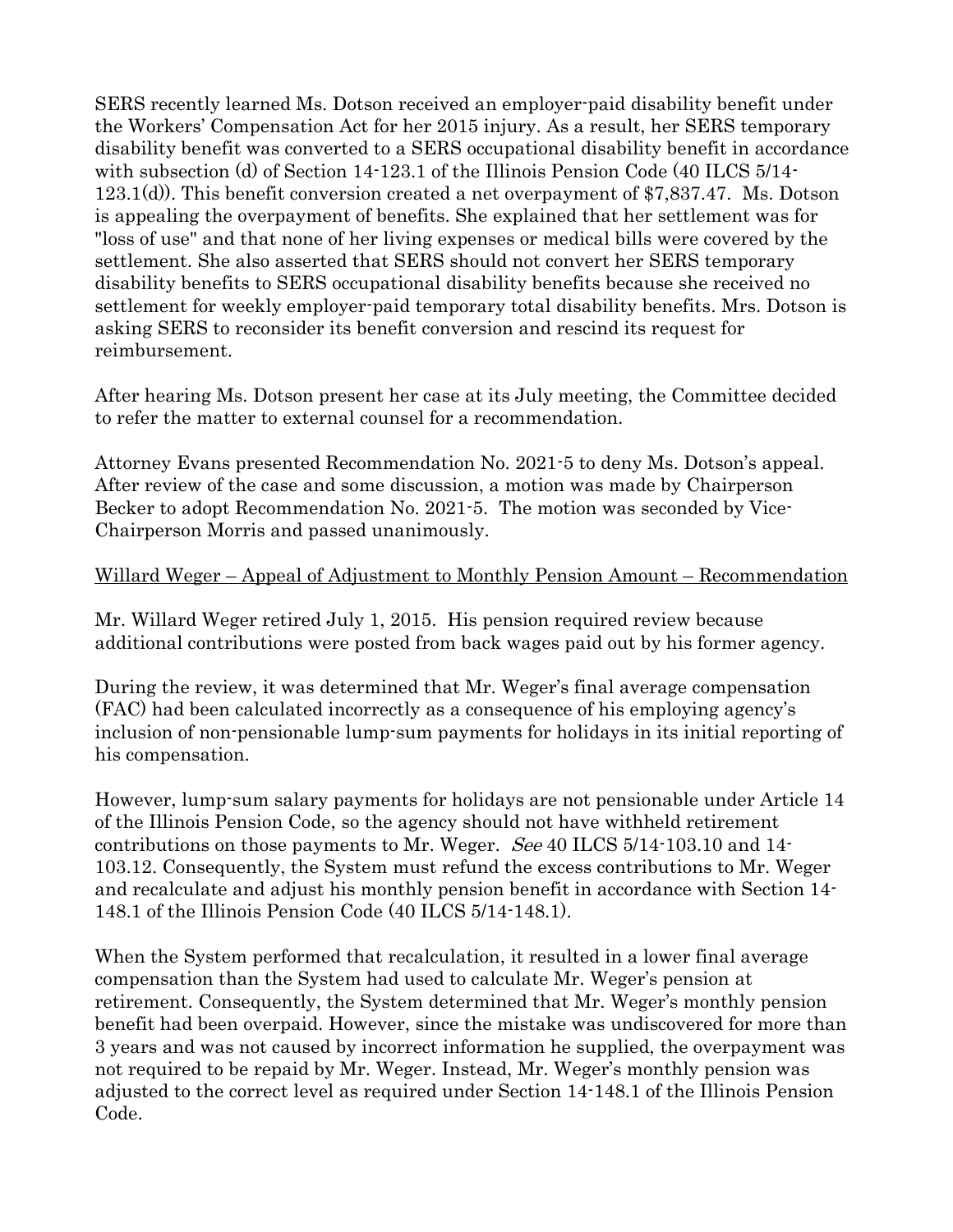Mr. Weger is appealing the adjustment to his monthly pension amount.

After hearing Mr. Weger present his case at its July meeting, the Committee decided to refer the matter to external counsel for a recommendation.

Attorney Evans presented Recommendation No. 2021-6 to deny Mr. Weger's appeal. After review of the case and some discussion, Executive Secretary Blair moved to adopt Recommendation No. 2021-6. The motion was seconded by Vice-Chairperson Morris and passed unanimously.

Charles Martie – Appeal of Total Buyout Payment Suspension Due to Pending Felony Charges – Recommendation

Mr. Charles Martie is a former employee of the Illinois Department of Corrections (IDOC) who is on inactive status. Mr. Martie began receiving nonoccupational disability benefits effective November 14, 2018. He remained on the benefit until November of 2020, when he requested to cease his benefits because he desired a refund of his contributions. During his refund application process, Mr. Martie was informed about the total buyout program and that he could receive a lump-sum payment while retaining eligibility in the State Employees Group Insurance Program. On March 18, 2021, Mr. Martie returned his total buyout election form and elected to receive the total buyout payment, which totaled \$367,667.11.

When staff requested the necessary paperwork from IDOC, the materials indicated that they were aware of official misconduct charges that were connected to Mr. Martie's employment with the State. Staff also uncovered that Mr. Martie has pending federal felony charges.

Mr. Martie was informed that his benefit claim was suspended pending the outcome of his felony case. Mr. Martie then requested an appeal to lift the suspension of the processing of his total buyout payment claim.

After hearing Mr. Martie present his case at their July meeting, the Executive Committee decided to refer the matter to outside counsel for a recommendation.

Attorney Evans presented Recommendation No. 2021-8 to deny Mr. Martie's appeal. After review of the case and some discussion, Vice-Chairperson Morris moved to adopt Recommendation No. 2021-8. The motion was seconded by Chairperson Becker and passed unanimously.

# New Business

Debra Buckhold – Appeal to Establish Service Credit for a Leave of Absence Exceeding One Year – Personal Hearing via Videoconference – 11:45 a.m.

Ms. Debra Buckhold is a Tier I participant with over 27 years of service credit with SERS. From November 1, 2007, through February 28, 2009, she took leave to care for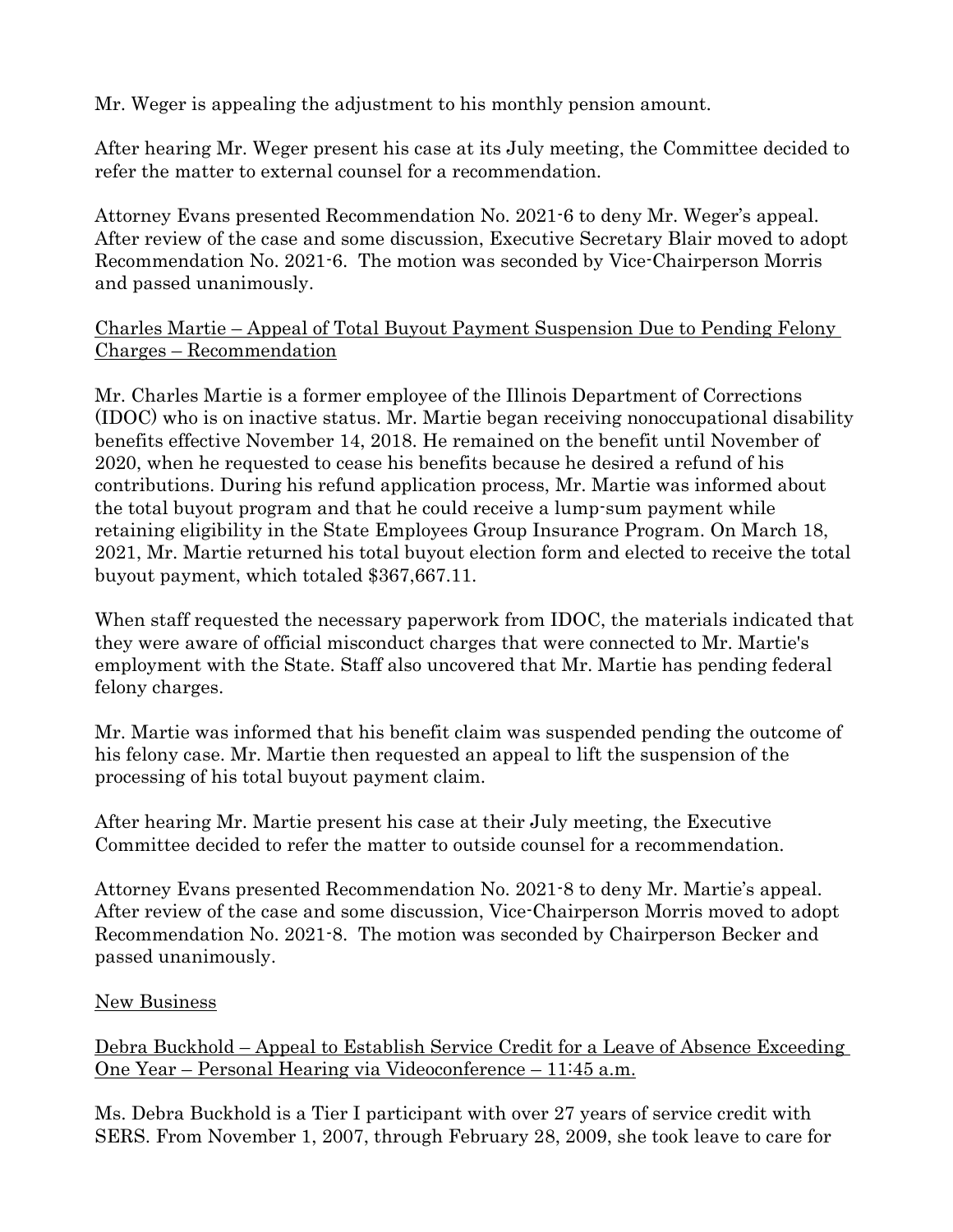her prematurely born son. Ms. Buckhold inquired about purchasing service for this period on leave but was told that she is ineligible to purchase that time because subsection (l) of Section 14-104 of the Illinois Pension Code (40 ILCS 5/14-104(l)) provides that a member may establish service credit "for periods of less than one year spent on authorized leave of absence from service."

Ms. Buckhold is appealing to the Executive Committee to be granted the ability to purchase the service credit associated with this leave.

After hearing Ms. Buckhold present her case, the Committee decided to refer the matter to external counsel for a recommendation.

# Kale Wallace – Request to Transfer IMRF SLEP Service into SERS

Mr. Kale Wallace is an Illinois Commerce Commission police officer who is participating in the Tier 1 non-coordinated alternative formula plan but also has 74 months of service credit with the Illinois Municipal Retirement Fund (IMRF) as a Sheriff's Law Enforcement Employee (SLEP). Mr. Wallace has asked that he be permitted to transfer his IMRF service credit earned under the SLEP program into his SERS account as a consequence of the recent enactment of Public Act 102-210.

After review of the case and some discussion, a motion was made by Executive Secretary Blair to deny Mr. Wallace's appeal. The motion was seconded by Chairperson Becker and passed unanimously.

# Tamala Caldwell – Request to Reinstate Written-Off Account

Ms. Tamala Caldwell's account was written off in June of 2005. Ms. Caldwell is requesting to reinstate her account so that she may receive a proportional annuity from SERS under the Retirement Systems Reciprocal Act.

Executive Secretary Blair moved to approve Ms. Caldwell's appeal. The motion was seconded by Vice-Chairperson Morris, and all were in favor.

# Derrick Watson – Request to Change Tier Status

Mr. Derrick Watson is a Tier 2 alternative formula member employed by the Department of Corrections (IDOC) who first became a contributing member of SERS on June 3, 2019. Before he became a contributing member of SERS, Mr. Watson was a contractual employee who worked in IDOC facilities for approximately 23 years. During that period, Mr. Watson was employed by TASC, Inc., and the Gateway Foundation.

Mr. Watson contends that his contractual service within IDOC facilities should grandfather him into the Tier I plan even though he did not become a member of the System before the effective date of the Tier 2 plan. Mr. Watson is appealing to the Executive Committee to grant him Tier I status due to his contractual service with the State that began before January 1, 2011.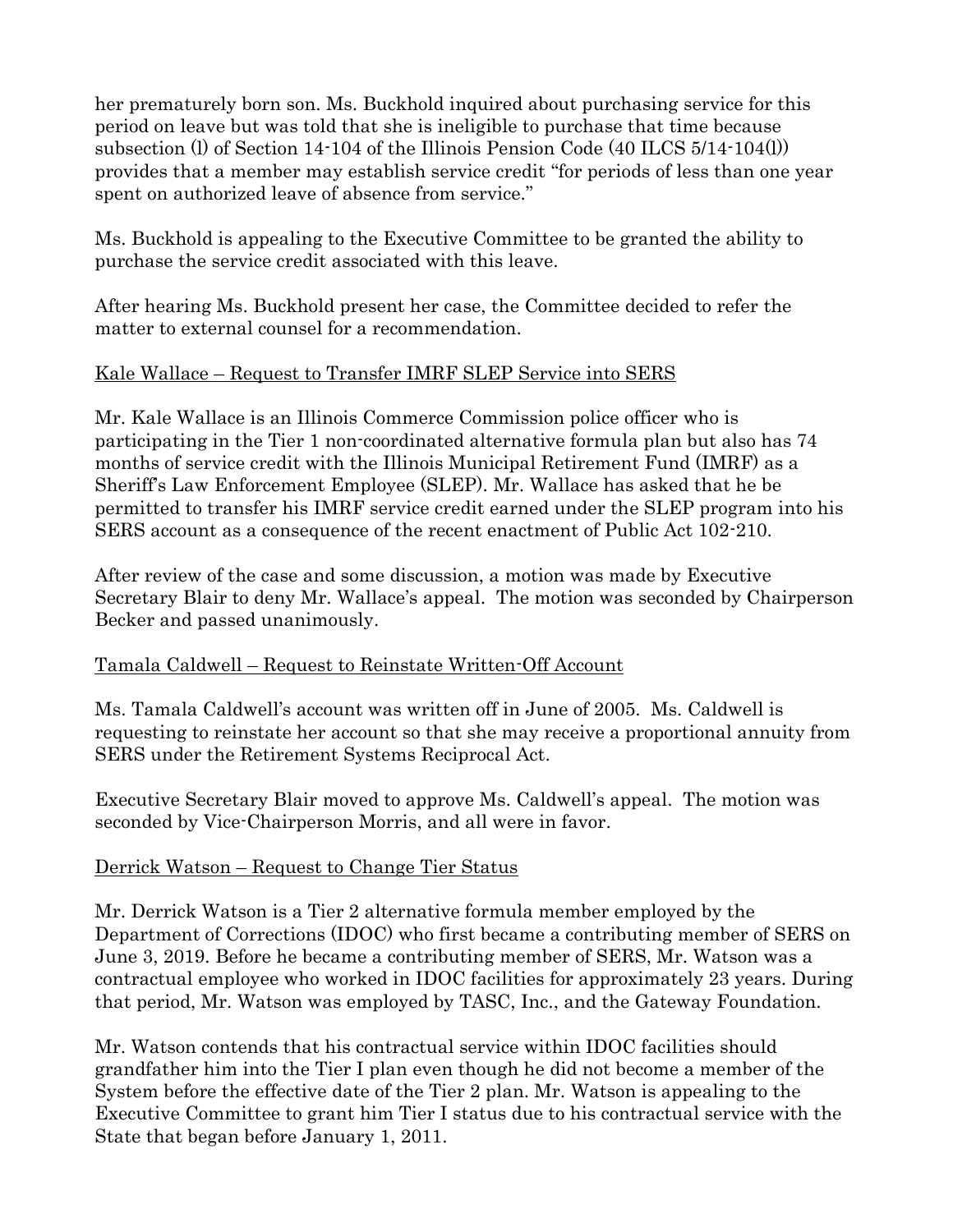After discussing the facts of the case, Chairperson Becker moved to deny Mr. Watson's appeal. The motion was seconded by Executive Secretary Blair and passed unanimously.

Rhonda Smith – Appeal of SSA Award Overpayment – Personal Hearing via Teleconference – 12:45 p.m.

Ms. Rhonda Smith worked for the Illinois Department of Human Services as a Residential Service Supervisor and went on a nonoccupational disability leave in October 2019.

In June 2021, SERS was notified that Ms. Smith was approved for a retroactive Social Security Administration (SSA) disability benefit effective April 1, 2020, in the amount of \$1,621.00 per month. The retroactive benefit created an overpayment totaling \$21,073.00 from April 1, 2020, through April 30, 2021. The overpayment is due in accordance with Section 14-125 of the Illinois Pension Code.

SERS sent Ms. Smith a notification letter on May 25, 2021, to explain the calculation of the overpayment and amount due. A second letter was sent on June 26, 2021. The outstanding balance is \$20,431.22.

Ms. Smith's monthly gross disability benefit is \$1,283.56. She also receives \$1,642.10 per month from her SSA disability benefit. Per her SSA award letter, she is to receive back pay from the SSA in the amount of \$21,178.00. Half of her gross SERS disability benefit is being deducted and applied to her overpayment.

Ms. Smith is appealing the full overpayment amount.

After review of the case and some discussion, the Committee decided to refer the matter to external counsel for a recommendation. The Committee also directed staff to set up a payment plan that will repay the overpayment in 60 months (5 years) in the interim.

# Steven Ham – Appeal of SSA Award Overpayment Repayment Terms

Mr. Steven Ham was approved for a nonoccupational benefit from SERS effective September 3, 2017.

In April 2021, SERS was notified Mr. Ham was approved for a retroactive Social Security Administration (SSA) disability benefit effective February 1, 2018. The retroactive benefit created an overpayment of SERS disability benefits from February 1, 2018, through March 31, 2021.

The overpayment is due in accordance with Section 14-125 of the Illinois Pension Code (40 ILCS 5/14-125). SERS sent Mr. Ham a notification letter on April 30, 2021, explaining the calculation of the overpayment and the amount due.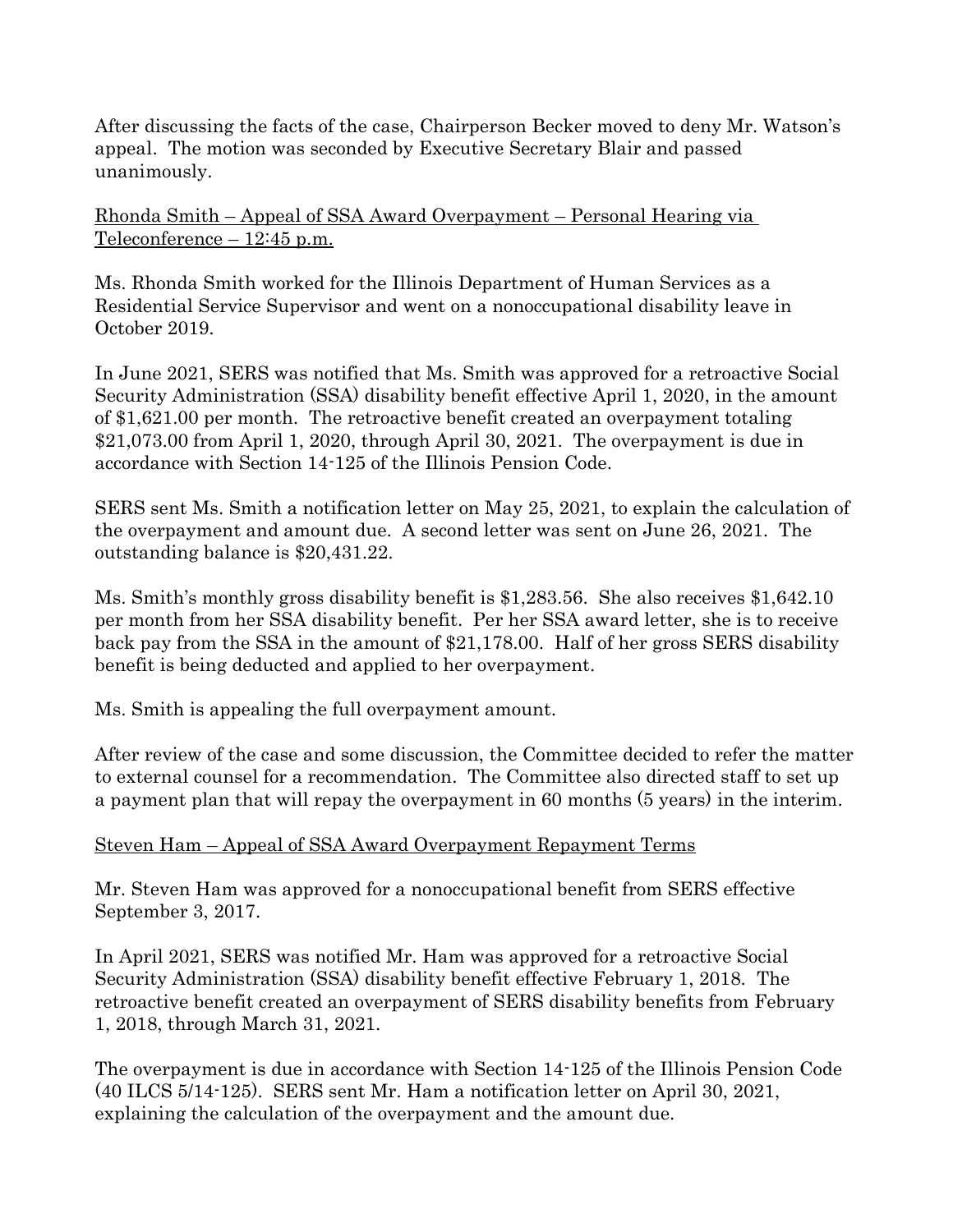SERS deducted the full gross disability benefit for one month before it ended April 30, 2021, due to his halftime ceasing. Mr. Ham has not returned to work. A minimum payment of \$966.97 per month is required to pay the remaining balance within 60 months (5 years). A repayment plan letter was sent on June 22, 2021.

Mr. Ham is an inactive member and is requesting a payment plan of \$250.00 per month. The overpayment will be paid in 233 months (19 years, 5 months).

Following a discussion of the case, Executive Secretary Blair moved to deny Mr. Ham's appeal. The motion was seconded by Chairperson Becker and passed unanimously.

#### Burnell Coleman, Jr. – Reinstatement of Written-Off Account for Refund of Contributions

The account of Mr. Burnell Coleman, Jr., was written off in June of 2008. Mr. Coleman, Jr., has requested a refund of his retirement contributions.

The Claims Support section is requesting that the Executive Committee allow the reinstatement of his account so that his refund request can be processed.

A motion was made by Executive Secretary Blair to approve the reinstatement of Mr. Coleman Jr.'s account. The motion was seconded by Chairperson Becker and passed unanimously.

# Melvina Ward – Staff Direction for Processing of Survivor Annuity Claim

Melvina Ward, a State retiree, died on January 7, 2019. James Ward applied for a survivor benefit as a spouse but could not produce a tax return or other documents to prove they were married at the time of Melvina's death. As a result, no survivor annuity was processed at that time.

James died on March 20, 2020. Melvina's child, Anthony Williams, has submitted a small estate affidavit to claim the first and final survivor benefit. He, too, is unable to produce a tax return or other documents to prove James and Melvina were married at the time of her death.

The Pension and Death Section is requesting direction on whether to pay the survivor annuity claim without the documentation showing marriage at the time of Ms. Ward's death.

After review of the case and some discussion, the Committee directed staff to proceed with the processing of the survivor annuity claim under the assumption that Melvina was still married to James Ward at the time of her death.

# Colleen Bennett-Houston – Appeal to Repay Refund without Interest

Ms. Colleen Bennett-Houston was terminated by her agency in May 2016 and took a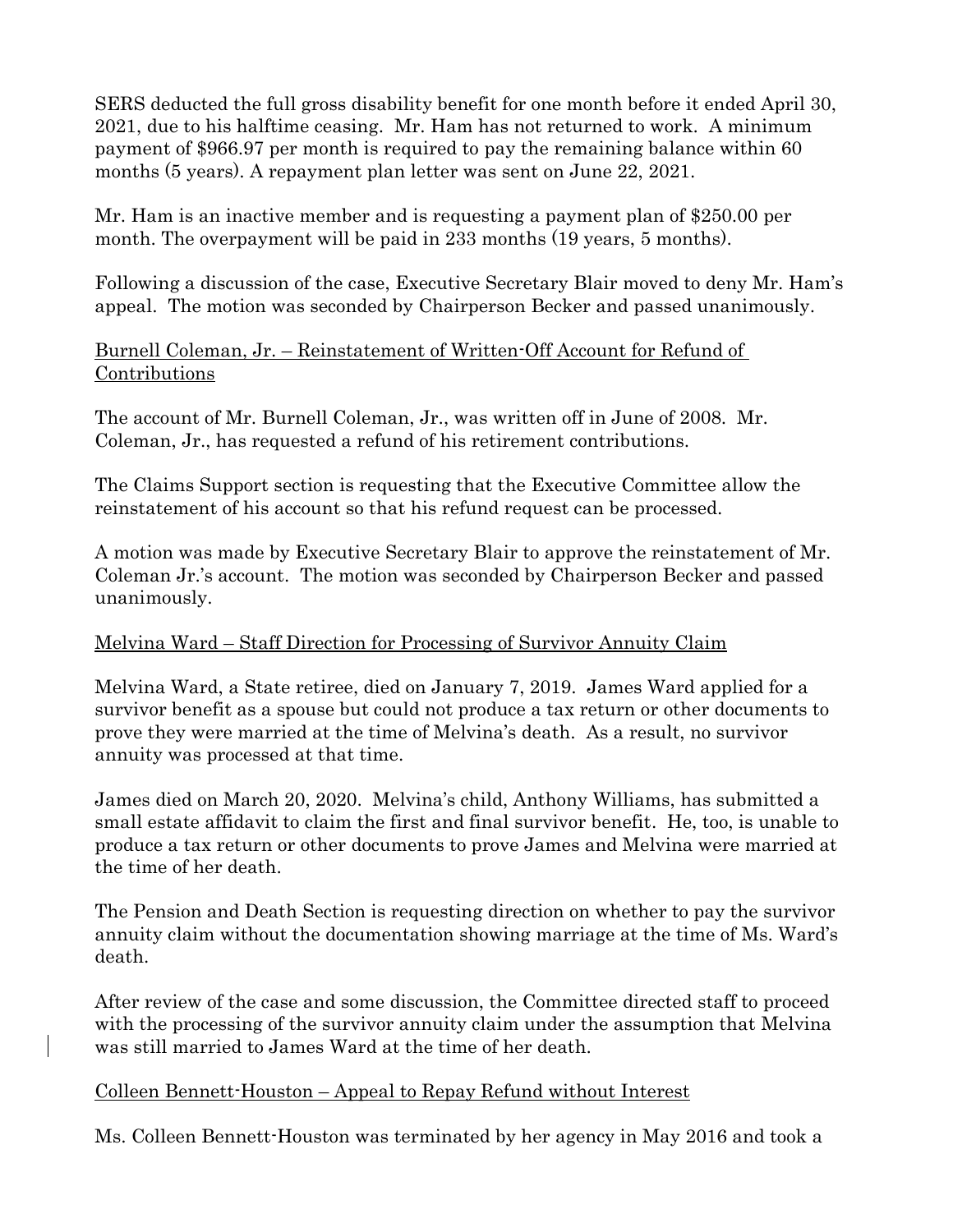resignation refund of her SERS membership contributions in June 2016.

An arbitrator ordered that Ms. Bennett-Houston be reinstated and made whole to her position in February 2018. A back wage claim was processed through CMS back wages giving her SERS earnings and service credit for the period of termination with the applicable employee contributions deducted for the back wages paid.

Pursuant to one of the Board's administrative rules (80 Ill. Admin. Code 1540.60(d)), Ms. Bennett-Houston received an "Option 6" letter from the Accounting Division of SERS as is process whenever a settlement or arbitration agreement is provided. The "Option 6" letter allows for the immediate repayment of the termination refund without any interest, providing that the refund is paid in full, or a payment plan is in place within 30 days from the date of notification by the System. The "Option 6" letter was mailed to Ms. Bennett-Houston on April 30, 2018.

Ms. Bennett-Houston recently requested to repay the refund with the intent of retiring this year. Accounting Division staff recognized the 2018 "Option 6" letter and sent her the normal service purchase offer letter with interest calculated.

Ms. Bennett-Houston is requesting to repay the refund without interest due to the hardship she faced with wrongful termination, a retaliatory work environment and the effects of the COVID pandemic.

After review of the case and some discussion, Chairperson Becker moved to deny Ms. Bennett-Houston's request. The motion was seconded by Executive Secretary Blair and passed unanimously.

# Dana Tylka – Appeal to Retire Effective September 1, 2020

Ms. Dana Tylka is currently deferred with SERS with a retirement date of September 1, 2025. Ms. Tylka was an employee with the Illinois Department of Corrections (IDOC) and earned 142.50 months of eligible creditable service, as defined in Section 14-110 of the Illinois Pension Code for service in that position. Prior to becoming a SERS member, Ms. Tylka earned 124 months of service credit with the Illinois Municipal Retirement Fund (IMRF).

Ms. Tylka terminated her employment with the State on November 30, 2016. She submitted a retirement application on June 21, 2020, indicating her desired retirement date of September 1, 2020. On April 19, 2021, SERS issued Ms. Tylka a letter informing her that her SERS reciprocal pension had been processed but that it would be deferred until her earliest retirement eligibility date, September 1, 2025. Subsection (a) of Section 14-110 of the Illinois Pension Code provides that an alternative formula member must have at least 20 years of eligible creditable service, as defined in Section 14-110, to retire at age 55.

Ms. Tylka is appealing to the Executive Committee to grant her SERS reciprocal retirement pension effective September 1, 2020, as she contends that her IMRF service